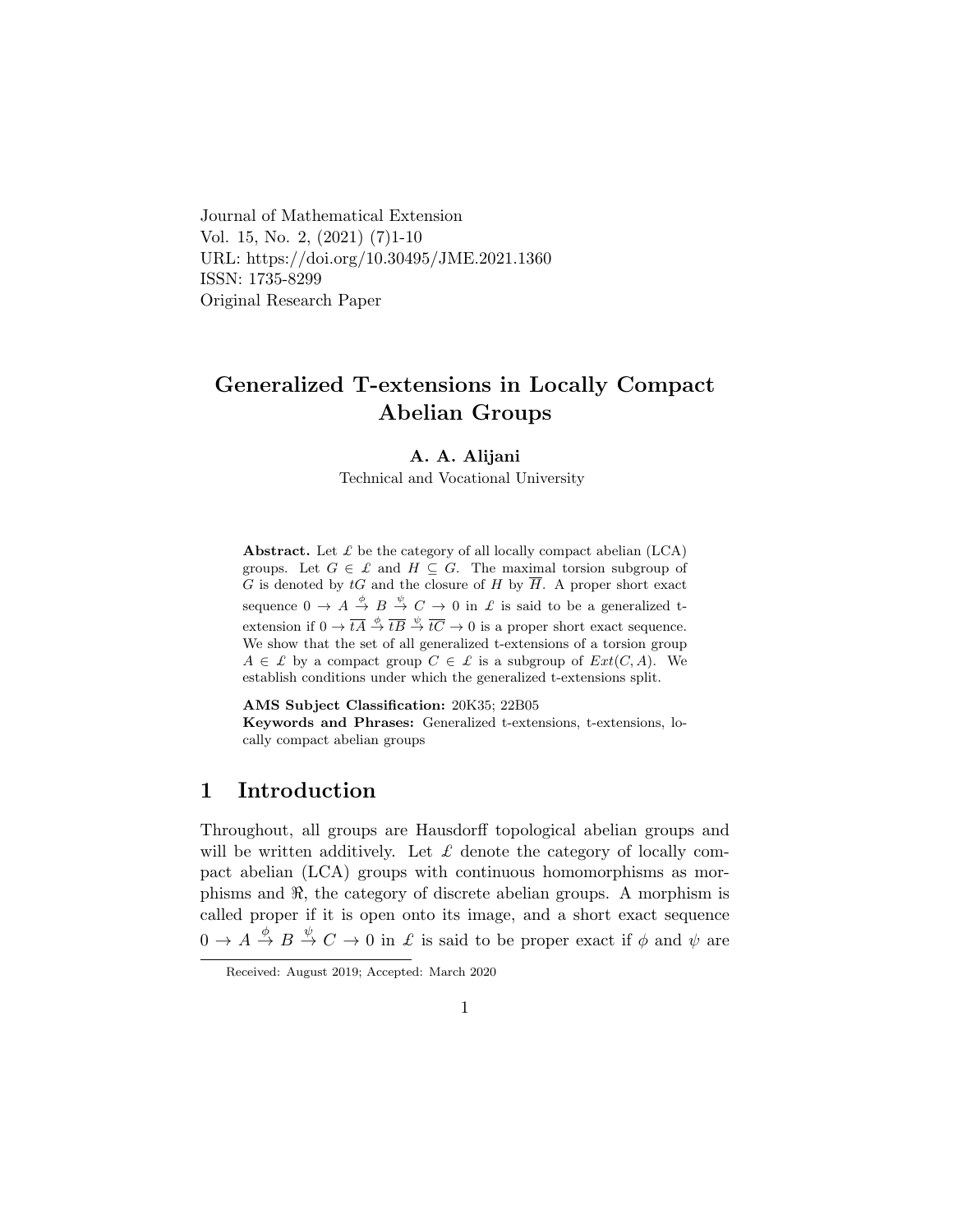### 2 A. A. ALIJANI

proper morphisms. In this case the sequence is called an extension of A by C (in L). Following [\[5\]](#page-8-0), we let  $Ext(C, A)$  denote the group of extensions of A by C. In  $[1]$ , we introduced the concept of a t-extension in  $\Re$ . An extension  $0 \to A \stackrel{\phi}{\to} B \stackrel{\psi}{\to} C \to 0$  in  $\Re$  is called a t-extension if  $0 \to tA \stackrel{\phi|_{tA}}{\to} tB \stackrel{\psi|_{tB}}{\to} tC \to 0$  is an extension [\[1\]](#page-8-1). Let  $A, C \in \Re$  and,  $Ext<sub>t</sub>(C, A)$  be the group of t-extensions of A by C [\[1\]](#page-8-1). In this paper, we generalize the concept of t-extension.

An extension  $0 \to A \stackrel{\phi}{\to} B \stackrel{\psi}{\to} C \to 0$  in  $\mathcal L$  will be called a generalized t-extension if  $0 \to \overline{tA} \stackrel{\phi|_{\overline{tA}}}{\to} \overline{tB} \stackrel{\psi|_{\overline{tB}}}{\to} \overline{tC} \to 0$  is an extension. Let  $Ext_{\overline{t}}(C, A)$  denote the set of all generalized t-extensions of A by C. Clearly,  $Ext_{\overline{t}}(C, A) = Ext_t(C, A)$  for groups  $A, C \in \mathbb{R}$ . In Section 2, we show that if A is a torsion group and  $C$  a compact group, then  $Ext_{\overline{t}}(C, A)$  is a subgroup of  $Ext(C, A)$  (see Theorem [\(2.15\)](#page-6-0)). In Section 3, we establish some results on splitting of generalized t-extensions (see Lemma  $(3.2),(3.3),(3.4),(3.5),(3.6),(3.7)).$  $(3.2),(3.3),(3.4),(3.5),(3.6),(3.7)).$  $(3.2),(3.3),(3.4),(3.5),(3.6),(3.7)).$  $(3.2),(3.3),(3.4),(3.5),(3.6),(3.7)).$  $(3.2),(3.3),(3.4),(3.5),(3.6),(3.7)).$  $(3.2),(3.3),(3.4),(3.5),(3.6),(3.7)).$  $(3.2),(3.3),(3.4),(3.5),(3.6),(3.7)).$  $(3.2),(3.3),(3.4),(3.5),(3.6),(3.7)).$  $(3.2),(3.3),(3.4),(3.5),(3.6),(3.7)).$  $(3.2),(3.3),(3.4),(3.5),(3.6),(3.7)).$  $(3.2),(3.3),(3.4),(3.5),(3.6),(3.7)).$  $(3.2),(3.3),(3.4),(3.5),(3.6),(3.7)).$ 

The additive topological group of real numbers is denoted by  $\mathbb{R}, \mathbb{Q}$ is the group of rationals with the discrete topology,  $\mathbb Z$  is the group of integers and,  $\mathbb{Z}(n)$  is the cyclic group of order n. For any group G and H,  $1_G$  is the identity map  $G \to G$  and  $Hom(G, H)$  is the group of all continuous homomorphisms from  $G$  to  $H$ , endowed with the compactopen topology. The dual group of G is  $\hat{G} = Hom(G, \mathbb{R}/\mathbb{Z})$ . For more on locally compact abelian groups, see [\[7\]](#page-8-4).

## 2 Generalized T-extensions

Let  $A, C \in \mathcal{L}$ . In this section, we define the concept of a generalized t-extension of A by C. We show that the set of all generalized t-extensions of a torsion group  $A$  by a compact group  $C$  form a subgroup of  $Ext(C, A)$ .

**Definition 2.1.** An extension  $0 \to A \stackrel{\phi}{\to} B \stackrel{\psi}{\to} C \to 0$  in £ is called a generalized t-extension if  $0 \to \overline{tA} \to \overline{tB} \to \overline{tC} \to 0$  is an extension.

<span id="page-1-0"></span>Remark 2.2. Every extension of a torsion-free (or a torsion) group by a torsion free (or a torsion) group is a generalized t-extension.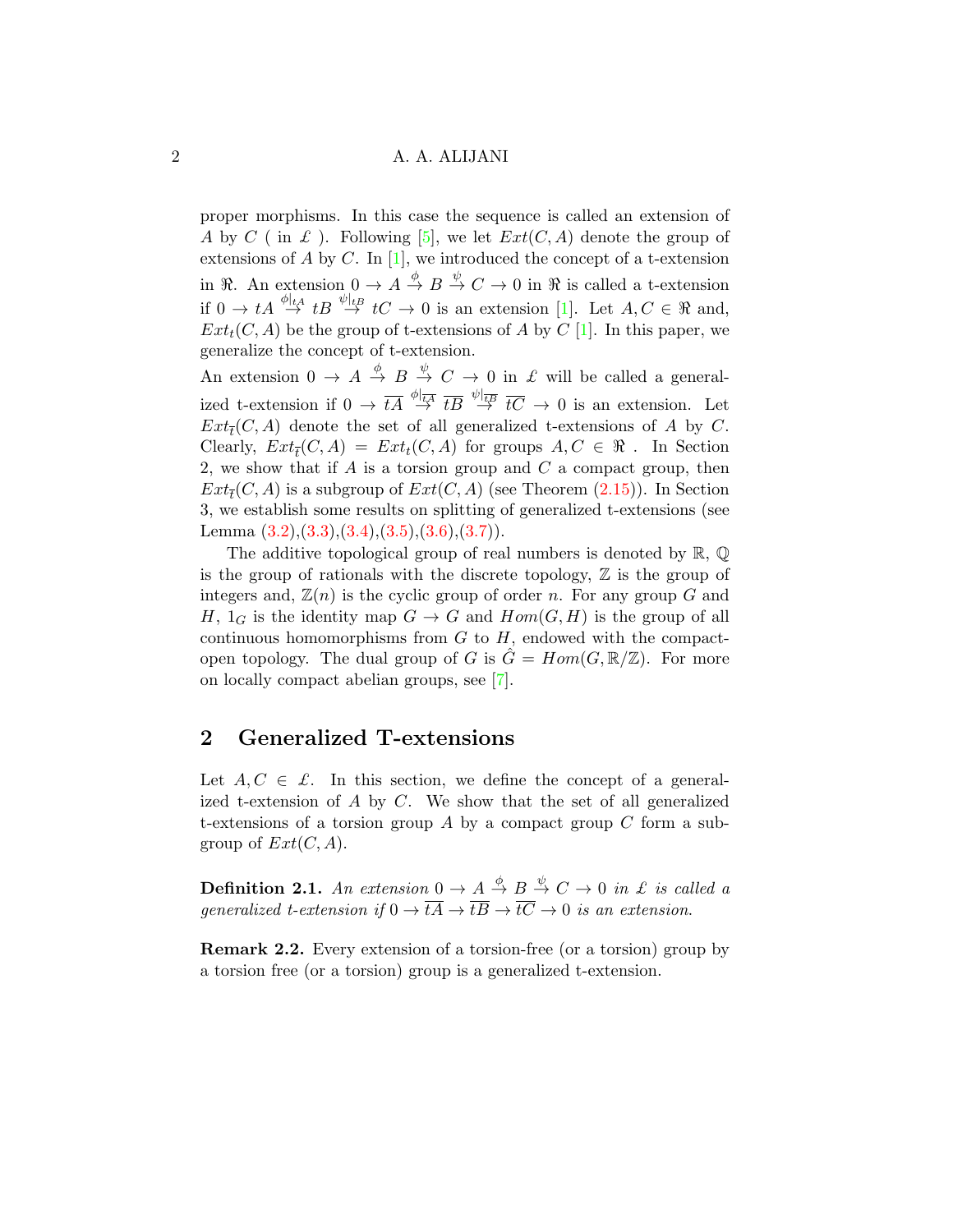<span id="page-2-0"></span>**Lemma 2.3.** Let A be a compact torsion group and  $C$  a compact group. Then, every extension of A by C is a generalized t-extension.

**Proof.** Let  $0 \to A \stackrel{\phi}{\to} B \stackrel{\psi}{\to} C \to 0$  be an extension of A by C. First, we show that  $\psi(tB) = tC$ . Let  $c \in tC$ . Then, there exists a positive integer n such that  $nc = 0$ . Since  $\psi : B \to C$  is surjective, so  $\psi(b) = c$ for some  $b \in B$ . Hence,  $nb \in ker\psi = im\phi$ . So,  $\phi(a) = nb$  for some  $a \in A$ . Since A is a torsion group, so  $ma = 0$  for some positive integer m. Hence,  $(mn)b = 0$  and  $b \in tB$ . Since  $\phi(A)$  is a compact subgroup of B and  $B/\phi(A) \cong C$ , so  $\psi$  is closed (See Theorem 5.18 of [\[7\]](#page-8-4)). Hence,  $\psi(\overline{tB}) = \psi(tB) = \overline{tC}$ . Since A is torsion, so  $Ker\psi \mid_{\overline{tB}} \subseteq Im\phi$ . Hence,  $0 \to A \stackrel{\phi}{\to} \overline{tB} \stackrel{\psi}{\to} \overline{tC} \to 0$  is an exact sequence. By Theorem 5.29 of [\[7\]](#page-8-4),  $\phi : A \to \overline{tB}$  and  $\psi : \overline{tB} \to \overline{tC}$  are proper morphisms. Hence,  $0 \to A \stackrel{\phi}{\to} \overline{tB} \stackrel{\psi}{\to} \overline{tC} \to 0$  is an extension.  $\Box$ 

The dual of an extension  $E: 0 \to A \to B \to C \to 0$  is defined by  $\hat{E}: 0 \to \hat{C} \to \hat{B} \to \hat{A} \to 0$ . The following example shows that the dual of a generalized t-extension need not be a generalized t-extension.

**Example 2.4.** Consider the extension  $E: 0 \to \mathbb{Z}_2 \to \mathbb{R}/\mathbb{Z} \to \mathbb{R}/\mathbb{Z} \to 0$ . By Lemma [2.3,](#page-2-0) E is a generalized t-extension. But,  $\hat{E}: 0 \to \mathbb{Z} \stackrel{\times 2}{\to} \mathbb{Z} \to$  $\mathbb{Z}_2 \rightarrow 0$  is not a generalized t-extension.

Recall that two extensions  $0 \to A \stackrel{\phi_1}{\to} B \stackrel{\psi_1}{\to} C \to 0$  and  $0 \to A \stackrel{\phi_2}{\to} X \stackrel{\psi_2}{\to}$  $C \rightarrow 0$  are said to be equivalent if there is a topological isomorphism  $\beta: B \to X$  such that the following diagram



is commutative.

**Lemma 2.5.** An extension equivalent to a generalized t-extension is a generalized t-extension.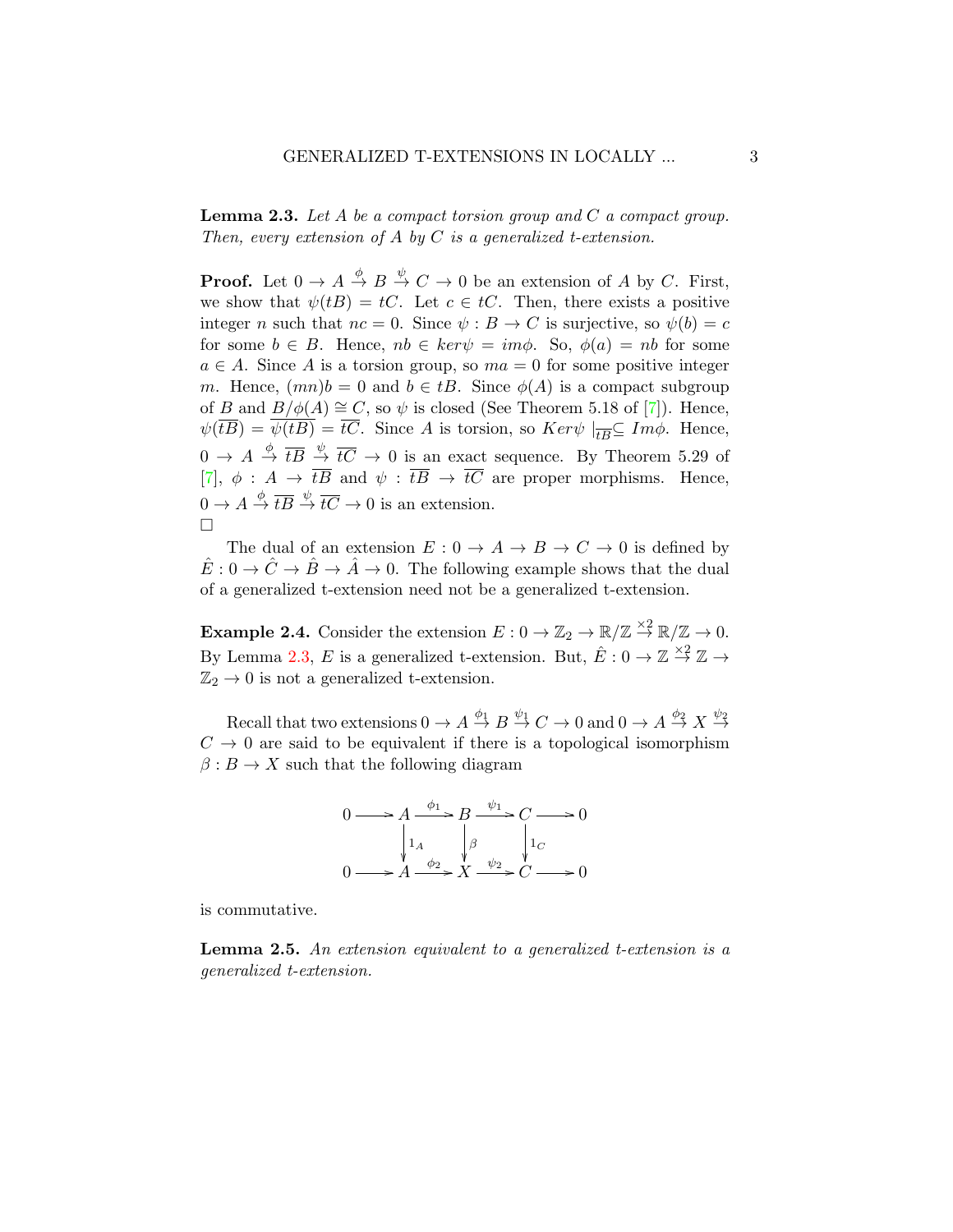Proof. Let

$$
E_1: 0 \to A \stackrel{\phi_1}{\to} B \stackrel{\psi_1}{\to} C \to 0
$$

and

$$
E_2: 0 \to A \stackrel{\phi_2}{\to} X \stackrel{\psi_2}{\to} C \to 0
$$

be two equivalent extensions such that  $E_1$  is a generalized t-extension. Then, there is a topological isomorphism  $\beta : B \to X$  such that  $\beta \phi_1 = \phi_2$ and  $\psi_2 \beta = \psi_1$ . Since  $\beta(\overline{tB}) = \overline{tX}$ , so

$$
\psi_2(\overline{tX}) = \psi_2\beta(\overline{tB}) = \psi_1(\overline{tB}).
$$

On the other hand,  $E_1$  is a generalized t-extension. Hence,  $\psi_2(\overline{tX}) =$ tC and  $\psi_2 \mid_{\overline{tX}} tX \to tC$  is surjective. Since  $\phi_2 = \beta \phi_1$  and  $E_1$  is a generalized t-extension, so

$$
\psi_2 \phi_2(\overline{tA}) = \psi_2(\beta \phi_1(\overline{tA})) = \psi_1 \phi_1(\overline{tA}) = 0.
$$

Hence,  $Im \phi_2 \mid_{\overline{tA}} \subseteq Ker \psi_2 \mid_{\overline{tX}}$ . Now, we show that  $\underline{Ker} \psi_2 \mid_{\overline{tX}} \subseteq Im \phi_2 \mid_{\overline{tA}}$ . Let  $x \in \overline{tX}$  and  $\psi_2(x) = 0$ . Then, there exists  $b \in \overline{tB}$  such that  $x = \beta(b)$ . Since  $\psi_1(b) = \psi_2(\phi) = \psi_2(x) = 0$  and  $E_1$  is a generalized t-extension, so  $b = \phi_1(a)$  for some  $a \in \overline{tA}$ . Hence

$$
\phi_2(a) = \beta \phi_1(a) = \beta(b) = x
$$

and  $0 \to \overline{tA} \stackrel{\phi_2}{\to} \overline{tX} \stackrel{\psi_2}{\to} \overline{tC} \to 0$  is an exact sequence. Since

$$
\psi_2 \mid_{\overline{tX}} = \psi_1 \mid_{\overline{tB}} (\beta \mid_{\overline{tB}})^{-1}, \phi_2 \mid_{\overline{tA}} = \beta \mid_{\overline{tB}} (\phi_1 \mid_{\overline{tA}})
$$

 $\psi_1 \mid_{\overline{tB}}$  and  $\phi_1 \mid_{\overline{tA}}$  are open, so  $E_2$  is a generalized t-extension.  $\Box$ 

<span id="page-3-0"></span>**Lemma 2.6.** Let  $C \in \mathcal{L}$  be a compact group,  $0 \to A \stackrel{\phi}{\to} B \stackrel{\psi}{\to} C \to 0$  be a generalized t-extension and assume

$$
0 \longrightarrow A \xrightarrow{\mu} X \xrightarrow{\nu} Y \longrightarrow 0
$$
  
\n
$$
\downarrow_{1_A} \qquad \qquad \downarrow_{\theta} \qquad \qquad \downarrow_{f}
$$
  
\n
$$
0 \longrightarrow A \xrightarrow{\phi} B \xrightarrow{\psi} C \longrightarrow 0
$$

is the standard pullback diagram in £ (See [\[5\]](#page-8-0)). If Y be a  $\sigma-$  compact group in  $\mathcal{L}$ , then

$$
0 \to A \stackrel{\mu}{\to} X \stackrel{\nu}{\to} Y \to 0
$$

is a generalized t-extension.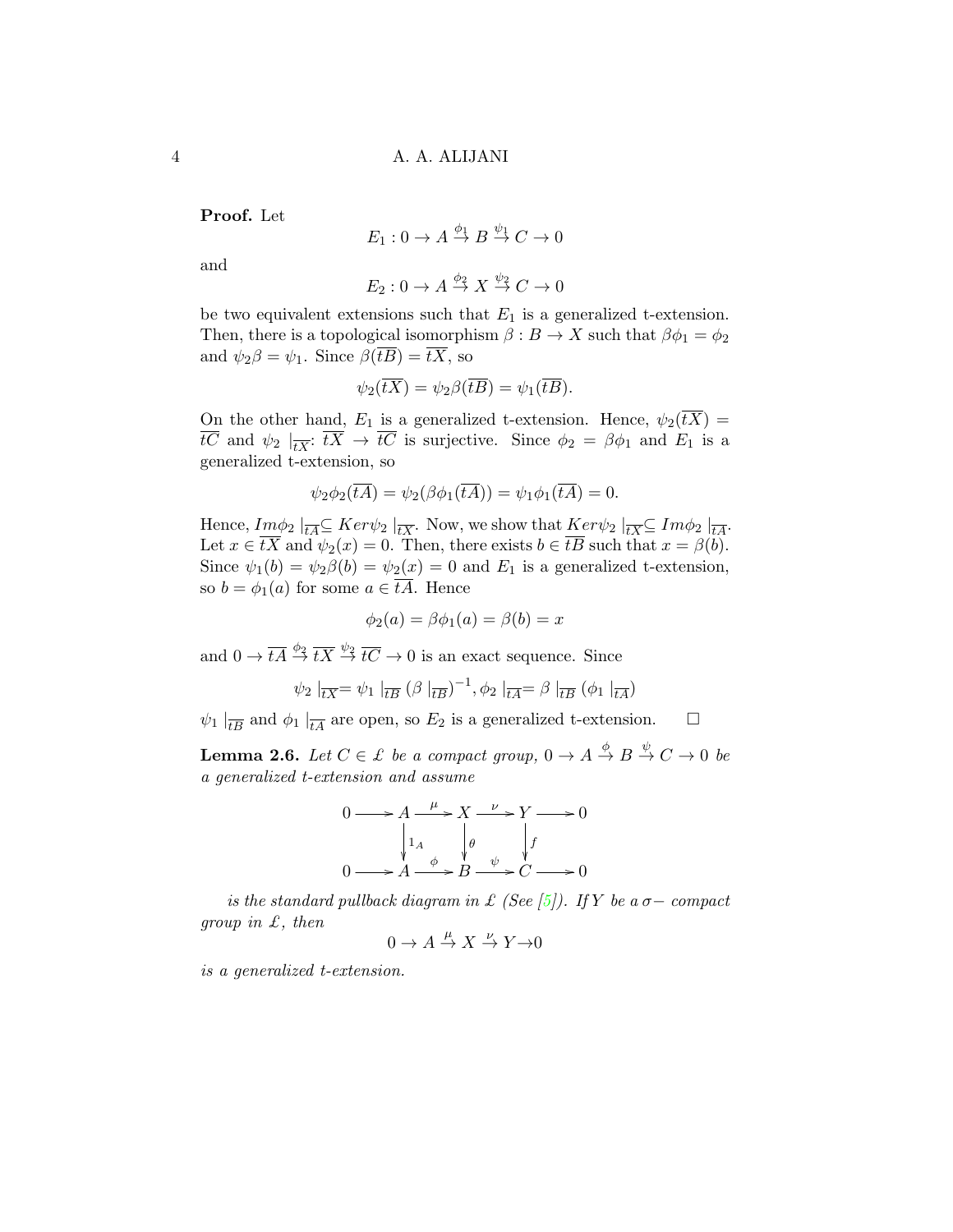Proof. We have

$$
X = \{(y, b) \in Y \bigoplus B : f(y) = \psi(b)\}.
$$

and

$$
\mu: a \mapsto (0, \phi(a)), \nu: (y, b) \mapsto y, \theta: (y, b) \mapsto b.
$$

Since Y is a  $\sigma$ - compact group, so  $\overline{tY}$  is  $\sigma$ - compact. By Theorem 5.29 of [\[7\]](#page-8-4),  $f : t\overline{Y} \to t\overline{C}$  is a proper morphism. Now, consider the following standard pullback diagram



where  $N = \{(y, b) \in \overline{tY} \bigoplus \overline{tB} : f(y) = \psi(b)\}.$  First, we show that  $N = \overline{tX}$ . Clearly  $N \subseteq \overline{tX}$ . Suppose that  $(y, b) \in \overline{tX}$ . We shall show that  $y \in t\overline{Y}$  and  $b \in t\overline{B}$ . Let W be a neighborhood of y in Y and V a neighborhood of b in B. Then,  $(W \times V) \bigcap X$  is a neighborhood of  $(y, b)$ in X. So,  $(W \times V) \bigcap tX \neq \emptyset$ . Assume that  $(y_1, b_1) \in (W \times V) \bigcap tX$ . Then,  $y_1 \in W \cap tY$  and  $b_1 \in V \cap tB$ . Clearly,  $\phi' = \mu \mid_{\overline{tA}}$  and  $\psi' = \nu \mid_{\overline{tX}}$ . Hence,  $0 \to \overline{tA} \stackrel{\mu}{\to} \overline{tX} \stackrel{\nu}{\to} \overline{tY} \to 0$  is an extension.

<span id="page-4-0"></span>**Lemma 2.7.** Let  $G \in \mathcal{L}$  and H be a closed, torsion subgroup of G. Then  $t(G/H) = \overline{tG}/H$ .

**Proof.** Let  $\pi : G \to G/H$  be the natural mapping. Then,  $\pi(\overline{tG}) \subset$  $\pi(tG) \subseteq t(G/H)$ . But,  $\pi(\overline{tG}) = (\overline{tG} + H)/H$  and  $H \subseteq \overline{tG}$ . Hence,  $\overline{tG}/H \subseteq t(G/H)$ . Now, suppose that  $x + H \in t(G/H)$ . We show that  $x \in tG$ . Let V be a neighborhood of G containing x. Then,  $y + H \in$  $(V+H)/H \bigcap t(G/H) \neq \phi$  for some  $y \in G$ . From  $y + H \in (V+H)/H$ , deduce that  $y+H = z+H$  for some  $z \in V$ . Since H is torsion, so  $ny = nz$ for some positive integer n. On the other hand,  $y + H \in t(G/H)$ . So,  $ky \in H$  for some positive integer k. Hence,  $mky = 0$  for some positive integer m. Therefore,  $mknz = 0$ . This shows that  $z \in V \cap tG$ . Hence,  $x \in \overline{tG}$ .  $\Box$ 

<span id="page-4-1"></span>Corollary 2.8. Every extension of a torsion group by a torsion-free group is a generalized t-extension.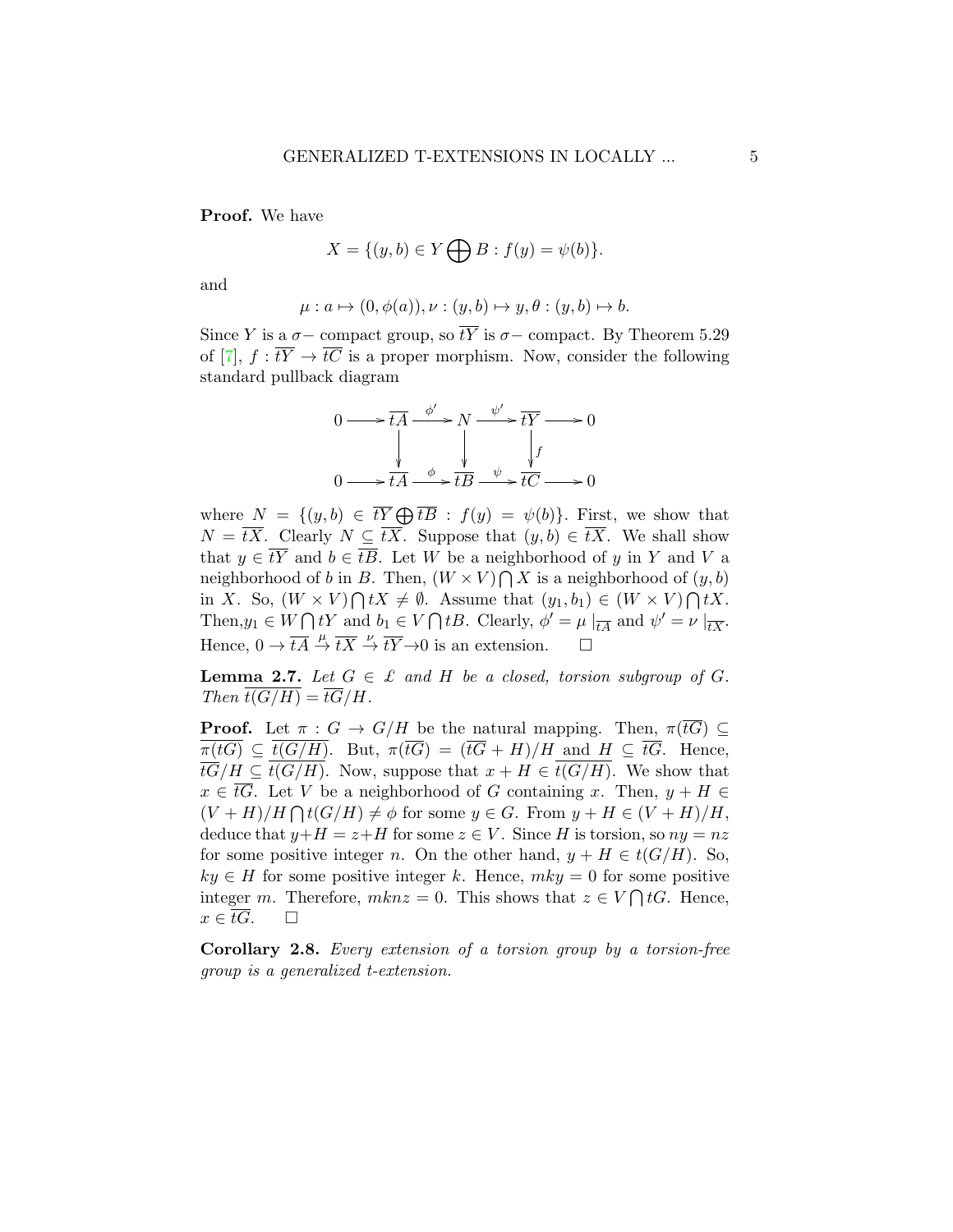**Proof.** It is clear by Lemma [2.7.](#page-4-0)  $\Box$ 

**Definition 2.9.** A group  $G \in \mathcal{L}$  is called torsion-dense if tG is dense in G.

<span id="page-5-0"></span>**Lemma 2.10.** Let H be a closed, torsion subgroup of  $G \in \mathcal{L}$  such that  $G/H$  is torsion-dense. Then,  $G$  is torsion-dense.

**Proof.** By Lemma [2.7,](#page-4-0)  $\overline{t(G/H)} = \overline{tG}/H$ . Since  $G/H$  is torsion-dense, so  $\overline{tG}/H = G/H$ . Hence,  $\overline{tG} = G$ .  $\Box$ 

<span id="page-5-2"></span>Corollary 2.11. Every extension of a torsion group by a torsion-dense group is a generalized t-extension.

**Proof.** Let  $E: 0 \to A \stackrel{\phi}{\to} B \stackrel{\psi}{\to} C \to 0$  be an extension in  $\mathcal{L}$  such that A and C are torsion and torsion-dense groups, respectively. Then,  $\phi(A)$ is a closed, torsion subgroup of B and  $B/\phi(A) \cong C$  is a torsion-dense group. So, by Lemma  $2.10$ , B is a torsion-dense group. Hence, E is a generalized t-extension.  $\square$ 

<span id="page-5-1"></span>**Lemma 2.12.** Let  $A \in \mathcal{L}$  be a torsion group. Then, a pushout of a generalized t-extension of A by C in £ is a generalized t-extension.

**Proof.** Suppose that  $E: 0 \to A \stackrel{\phi}{\to} B \to C \to 0$  is a generalized t-extension and  $f : A \rightarrow G$  a proper morphism in  $\mathcal{L}$ . Then,  $fE$ :  $0 \to G \to X \to C \to 0$  is a pushout of E, where  $X = (G \bigoplus B)/H$ and  $H = \{(-f(a), \phi(a)); a \in A\}$  (See [\[5\]](#page-8-0)). Since E is a generalized t-extension, so  $E': 0 \to A \to \overline{tB} \to \overline{tC} \to 0$  is an extension. Hence,  $hE'$  is an extension where  $h : A \to \overline{tG}$  defined by  $h(a) = f(a)$  for every  $a \in A$ . But,  $hE': 0 \to \overline{tG} \to Y \to \overline{tC} \to 0$  where  $Y = (\overline{tG} \bigoplus \overline{tB})/K$ and  $K = \{(-h(a), \phi(a)); a \in A\}$ . Clearly,  $K = H$ . Since H is a closed, torsion subgroup of  $G \bigoplus B$ , so by Lemma [2.7,](#page-4-0)  $\overline{tX} = (\overline{tG} \bigoplus \overline{tB})/H = Y$ . Hence,  $fE$  is a generalized t-extension.  $\square$ 

**Corollary 2.13.** Let  $A \in \mathcal{L}$  be a torsion group and  $E: 0 \to A \to B \to$  $C \rightarrow 0$  a generalized t-extension in £. Then,  $-1_A E$  is a generalized t-extension.

**Proof.**  $-1_A E$  is a pushout of E. So by Lemma [2.12,](#page-5-1) it is a generalized t-extension.  $\square$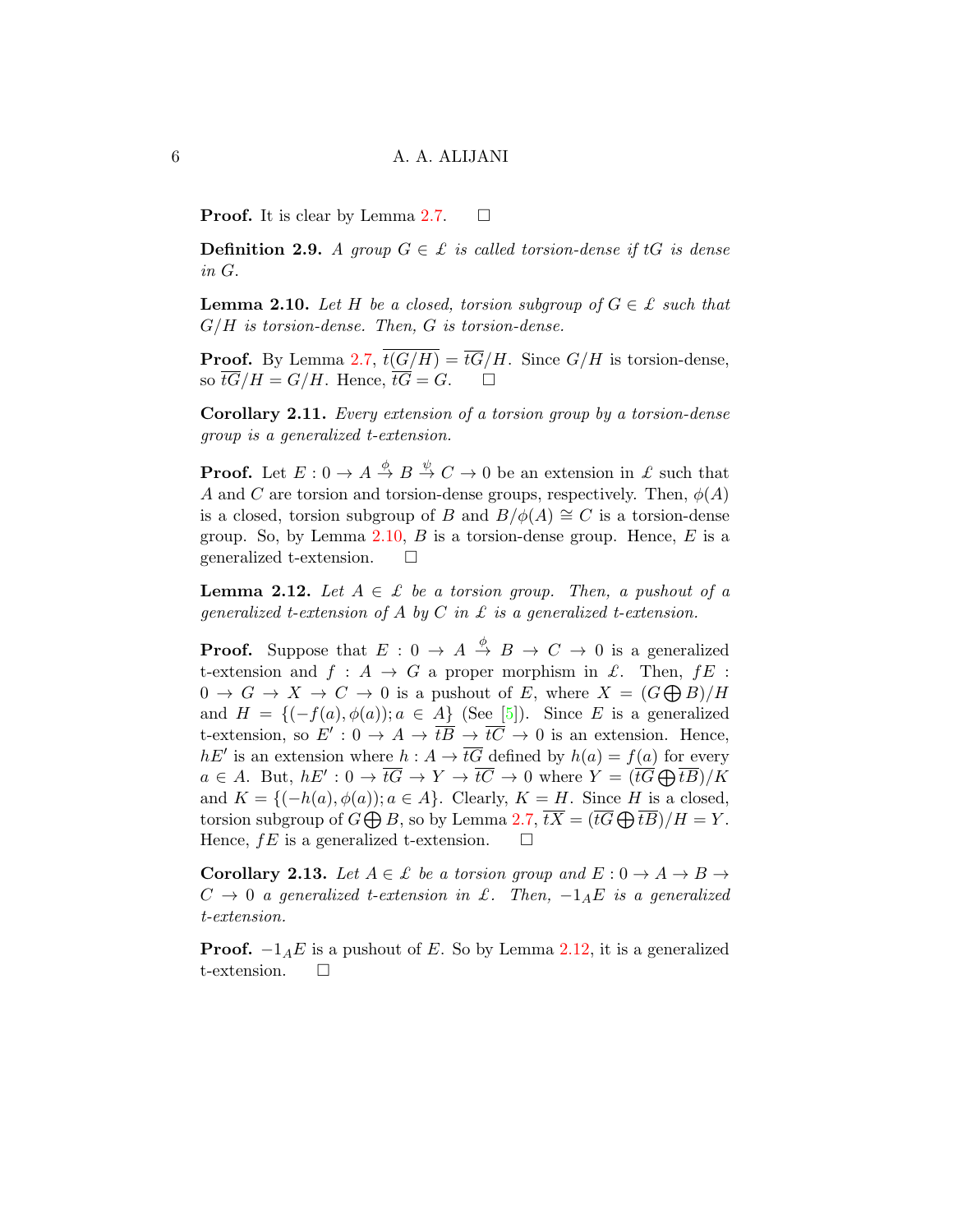<span id="page-6-2"></span>**Remark 2.14.** Let  $C$  and  $A$  be two groups, and  $0 \to A \stackrel{\phi_1}{\to} B_1 \stackrel{\psi_1}{\to} C \to 0$ and  $0 \to A \stackrel{\phi_2}{\to} B_2 \stackrel{\psi_2}{\to} C \to 0$  be two generalized t-extensions of A by C. An easy calculation shows that  $0 \to A \bigoplus A \overset{(\phi_1 \oplus \phi_2)}{\to} B_1 \bigoplus B_2 \overset{(\psi_1 \oplus \psi_2)}{\to}$  $C \bigoplus C \to 0$  is a generalized t-extension where  $(\phi_1 \bigoplus \phi_2)(a_1, a_2) =$  $(\phi_1(a_1), \phi_2(a_2))$  and  $(\psi_1 \bigoplus \psi_2)(b_1, b_2) = (\psi_1(b_1), \psi_2(b_2)).$ 

<span id="page-6-0"></span>**Theorem 2.15.** Let  $A \in \mathcal{L}$  be a torsion group and  $C \in \mathcal{L}$  a compact group. Then, the class  $Ext_{\bar{t}}(C, A)$  of all equivalence classes of generalized t-extensions of A by C is an subgroup of  $Ext(C, A)$  with respect to the operation defined by

$$
[E_1] + [E_2] = [\nabla_A (E_1 \bigoplus E_2) \triangle_C]
$$

where  $E_1$  and  $E_2$  are generalized t-extensions of A by C and  $\nabla_A$  and  $\Delta_C$  are the diagonal and codiagonal homomorphisms.

**Proof.** Clearly, the trivial extension of A by C is a generalized t-extension. By Remark [2.14,](#page-6-2) Lemma [2.6](#page-3-0) and Lemma [2.12,](#page-5-1)  $[E_1] + [E_2] \in$  $Ext_{\bar{t}}(C, A)$  for two generalized t-extensions  $E_1$  and  $E_2$  of A by C. So,  $Ext_{\overline{t}}(C, A)$  is a subgroup of  $Ext(C, A)$ .

<span id="page-6-3"></span>**Remark 2.16.** Let  $A$  and  $C$  be two discrete groups. Then,  $Ext_{\overline{t}}(C, A) =$  $Ext_t(C, A)$ .

### 3 Splitting of Generalized T-extensions

In this section, we establish some conditions on  $A$  and  $C$  such that  $Ext_{\overline{t}}(C, A) = 0.$ 

**Definition 3.1.** A group  $G \in \mathcal{L}$  is called an £-cotorsion group if  $Ex(X, G) = 0$  for every torsion-free group  $X \in \mathcal{L}$  (See [\[4\]](#page-8-5)).

<span id="page-6-1"></span>**Lemma 3.2.** Let  $A$  be a discrete group. Then,  $Ext_{\overline{t}}(X, A) = 0$  for every  $X \in \mathcal{L}$  if and only if  $A = 0$ .

**Proof.** Let  $Ext_{\overline{t}}(X, A) = 0$  for every  $X \in \mathcal{L}$ . So,  $Ext_{\overline{t}}(\mathbb{R}/\mathbb{Z}, A) = 0$ . Consider the exact sequence  $0 \to tA \stackrel{i}{\to} A \to A/tA \to 0$ . By Corollary 2.10 of [\[6\]](#page-8-6), we have the following exact sequence

$$
Hom(\mathbb{R}/\mathbb{Z}, tA) \to Ext(\mathbb{R}/\mathbb{Z}, tA) \stackrel{i_*}{\to} Ext(\mathbb{R}/\mathbb{Z}, A)
$$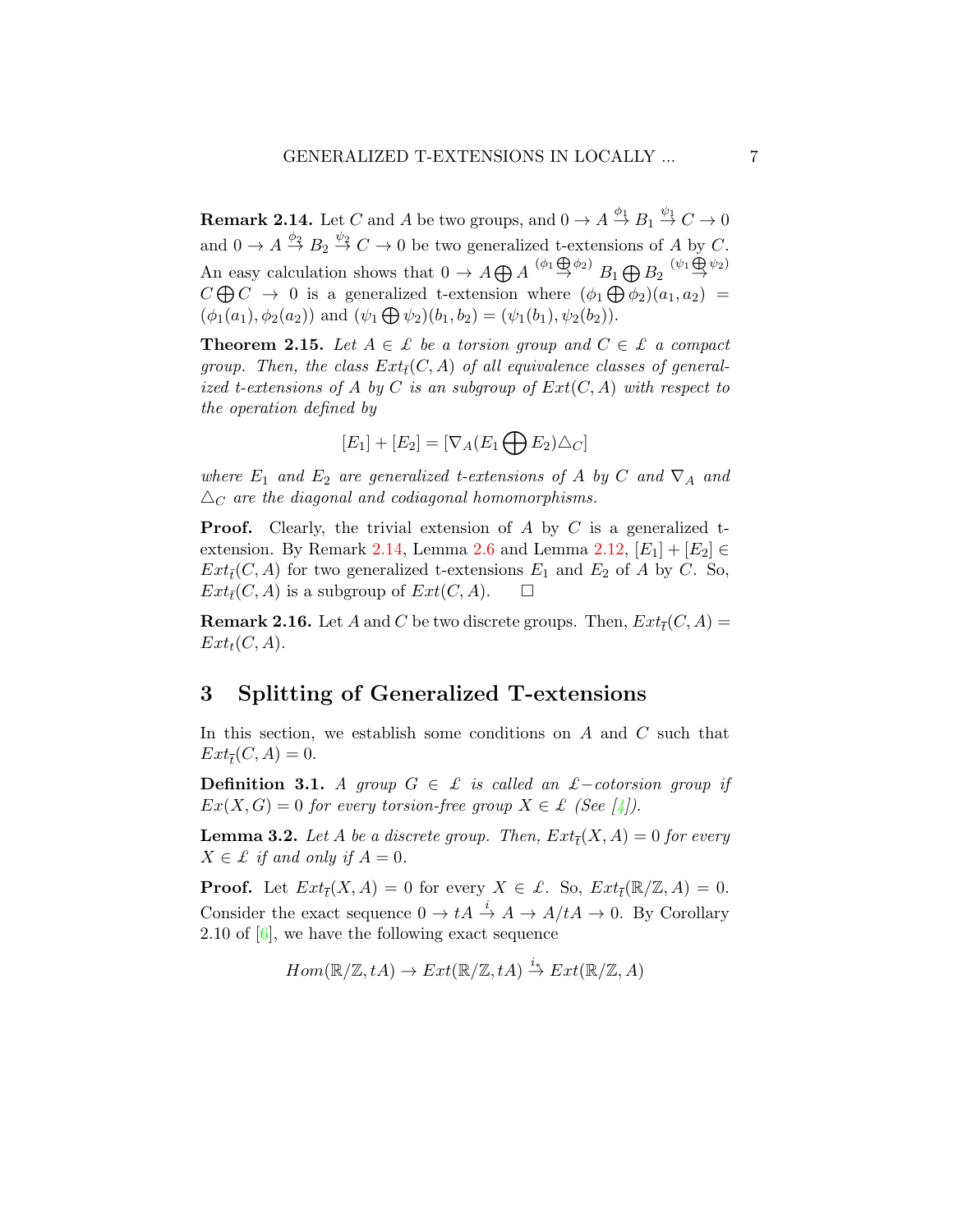$\mathbb{R}/\mathbb{Z}$  is a connected group and  $A/tA$  a discrete group. So,  $Hom(\mathbb{R}/\mathbb{Z}, A/tA) =$ 0. Hence,  $i_*$  is injective. By Lemma [2.12,](#page-5-1)  $i_*(Ext_{\overline{t}}(\mathbb{R}/\mathbb{Z}, tA) \subseteq Ext_{\overline{t}}(\mathbb{R}/\mathbb{Z}, A) =$ 0. So,  $Ext_{\overline{t}}(\mathbb{R}/\mathbb{Z}, tA) = 0$ . By Corollary [2.11,](#page-5-2)  $tA \cong Ext(\mathbb{R}/\mathbb{Z}, tA) = 0$ . So, A is a torsion-free group. By Remark [2.2,](#page-1-0)  $Ext(X, A) = 0$  for every torsion-free group  $X \in \mathcal{L}$ . Hence, A is an  $\mathcal{L}-$ cotorsion group. By Corollary 10 of [\[4\]](#page-8-5),  $A = 0$ .  $\Box$ 

<span id="page-7-0"></span>**Lemma 3.3.** Let  $G \in \mathcal{L}$  be a torsion group. Then,  $Ext_{\overline{t}}(X, G) = 0$  for every  $X \in \mathcal{L}$  if and only if  $G = 0$ .

**Proof.** Let  $Ext_{\overline{t}}(X, G) = 0$  for every  $X \in \mathcal{L}$ . Then,  $Ext_{\overline{t}}(X, G) = 0$ for every torsion-free group  $X \in \mathcal{L}$ . By Corollary [2.8,](#page-4-1)  $Ex(X, G) =$  $Ext_{\overline{t}}(X,G) = 0$  for every torsion-free group  $X \in \mathcal{L}$ . So, G is an £−cotorsion group. By Theorem 24.30 of [\[7\]](#page-8-4), G contains a compact open subgroup K. Consider the exact sequence  $0 \to K \to G \to G/K \to 0$ . By Corollary 2.10 of  $[6]$ , we have the following exact sequence

$$
\to Ext(\mathbb{R}/\mathbb{Z}, K) \to Ext(\mathbb{R}/\mathbb{Z}, G) \to Ext(\mathbb{R}/\mathbb{Z}, G/K) \to 0
$$

By Corollary [2.11,](#page-5-2)  $Ext(\mathbb{R}/\mathbb{Z}, G) = Ext_{\overline{t}}(\mathbb{R}/\mathbb{Z}, G) = 0$ . Hence,  $G/K \cong$  $Ext(\mathbb{R}/\mathbb{Z}, G/K) = 0$ . So, G is a compact torsion group. By Corollary 9 of [\[4\]](#page-8-5),  $G = 0$ .  $\Box$ 

<span id="page-7-1"></span>**Lemma 3.4.** Let A be a discrete group and  $Ext_{\overline{t}}(A, X) = 0$  for every  $X \in \mathcal{L}$ . Then, A is a direct sum of cyclic groups.

**Proof.** Let A be a discrete group and  $Ext_{\overline{t}}(A, X) = 0$  for every  $X \in \mathcal{L}$ . Then,  $Ext_{\overline{t}}(A, X) = 0$  for every discrete group X. Hence, by Remark [2.16,](#page-6-3)  $Ext_t(A, X) = 0$  for every group  $X \in \mathbb{R}$ . By Theorem 3.13 of [\[1\]](#page-8-1), A is a direct sum of cyclic groups.  $\square$ 

<span id="page-7-2"></span>**Lemma 3.5.** Let G be a compact group. Then,  $Ext_{\overline{t}}(G,X) = 0$  for every  $X \in \mathcal{L}$  if and only if  $G = 0$ .

**Proof.** Let G be a compact group and  $Ext_{\overline{t}}(G,X) = 0$  for every  $X \in \mathcal{L}$ . Then,  $Ext_{\overline{t}}(G,\mathbb{Z}_n) = 0$  for every positive integer n. By Lemma [2.3,](#page-2-0)  $Ext(G, \mathbb{Z}_n) = 0$ . So,  $Ext(\mathbb{Z}_n, G) = 0$ . Hence, G is a divisible group. So, G is a torsion-free group. By Remark [2.2,](#page-1-0)  $Ext(G, X) = Ext_{\overline{t}}(G, X) = 0$ for every torsion-free group  $X \in \mathcal{L}$ . Hence,  $Ext(Y, G) = 0$  for every divisible group  $Y \in \mathcal{L}$ . By Proposition 3.1 of [\[13\]](#page-9-0),  $G = 0$ .  $\Box$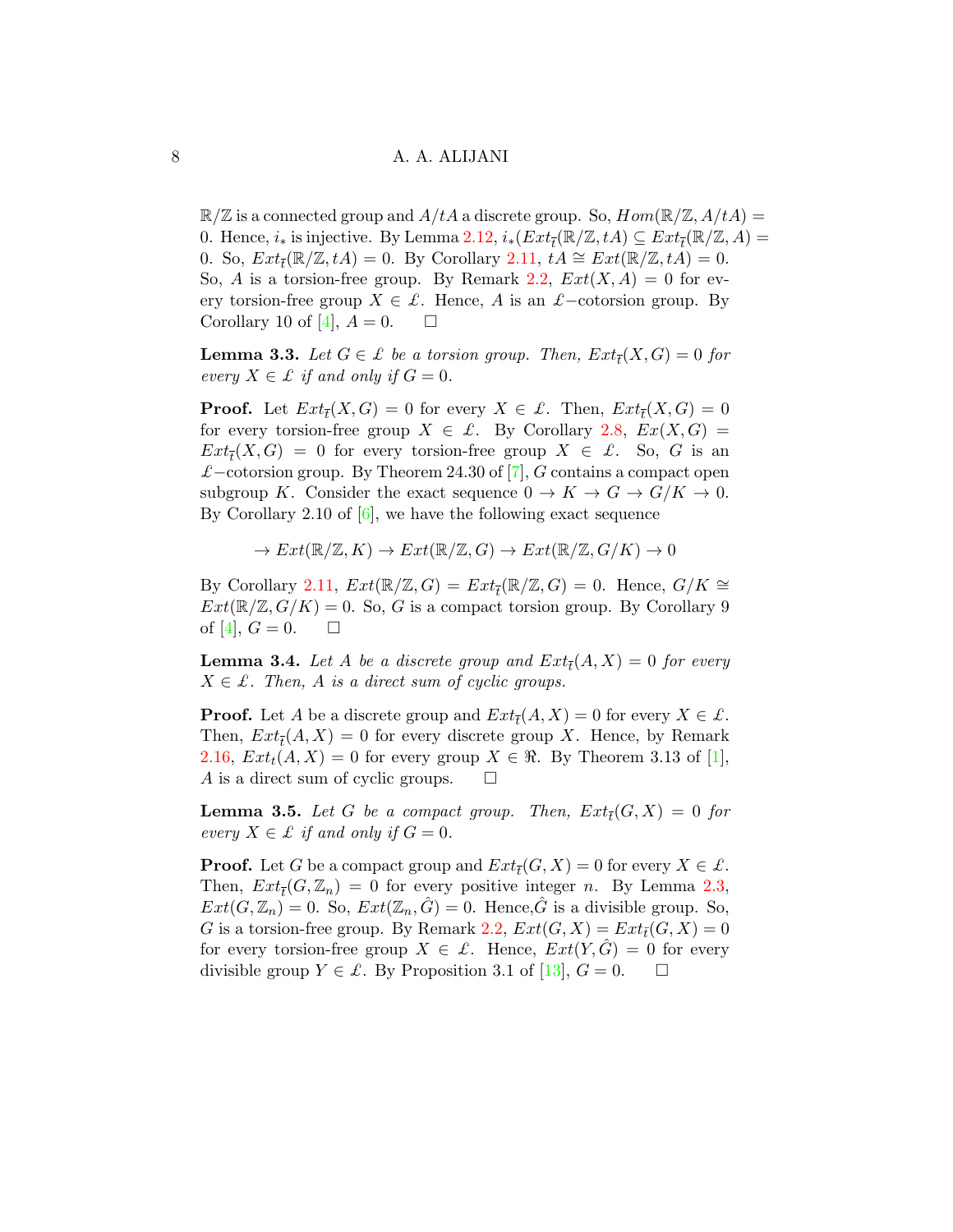<span id="page-8-2"></span>**Lemma 3.6.** Let G be a torsion group. Then,  $Ext_{\overline{t}}(G,X) = 0$  for every  $X \in \mathcal{L}$  if and only if  $G = 0$ .

**Proof.** Let G be a torsion group and  $Ext_{\overline{t}}(G, X) = 0$  for every  $X \in \mathcal{L}$ . By Remark [2.2,](#page-1-0)  $Ext(G, X) = 0$  for every torsion group X. Hence, by Theorem 4 of [\[4\]](#page-8-5),  $G = 0$ .  $\Box$ 

<span id="page-8-3"></span>**Lemma 3.7.** Let  $G \in \mathcal{L}$  be a torsion-free group. Then,  $Ext_{\overline{t}}(G,X) = 0$ for every  $X \in \mathcal{L}$  if and only if  $G \cong \mathbb{R}^n \bigoplus_{\alpha \in \mathbb{Z}} (\bigoplus_{\sigma} \mathbb{Z})$ , where n is a positive integer and  $\sigma$  a cardinal number.

**Proof.** Let  $G \in \mathcal{L}$  be a torsion-free group and  $Ext_{\overline{t}}(G, X) = 0$  for every  $X \in \mathcal{L}$ . By Remark [2.2,](#page-1-0)  $Ext(G, X) = 0$  for every torsion-free group X. Hence, by Theorem 2 of [\[4\]](#page-8-5),  $G \cong \mathbb{R}^n \bigoplus (\bigoplus_{\sigma} \mathbb{Z})$ . Conversely is clear by Theorem 3.3 of [\[12\]](#page-9-1).  $\Box$ 

### References

- <span id="page-8-1"></span>[1] A. A. Alijani and H. Sahleh, On t-extensions of abelian groups, Khayyam J. Math, 1 (5) (2019), 78-86.
- [2] L. Fuchs, Infinite Abelian Groups, Vol. 1, Academic Press, (1970).
- [3] R. O. Fulp, Homological study of purity in locally compact groups, Proc. London Math. Soc, 21 (1970), 501-512.
- <span id="page-8-5"></span>[4] R. O. Fulp, Splitting locally compact abelian groups, Michigan Math. J, 19 (1972), 47-55.
- <span id="page-8-0"></span>[5] R.O. Fulp and P. Griffith, Extensions of locally compact abelian groups I, Trans. Amer. Math. Soc, 154 (1971),341-356.
- <span id="page-8-6"></span>[6] R. O. Fulp and P. Griffith, Extensions of locally compact abelian groups II, Trans. Amer. Math. Soc, 154 (1971), 357-363.
- <span id="page-8-4"></span>[7] E. Hewitt and K. Ross, Abstract Harmonic Analysis, vol. 1, 2nd edn, Springer-Verlog, Berlin (1979).
- [8] M. A. Khan, Chain conditions on subgroups of LCA groups, *Pacific* J. Math, 86 (1980), 517-534.